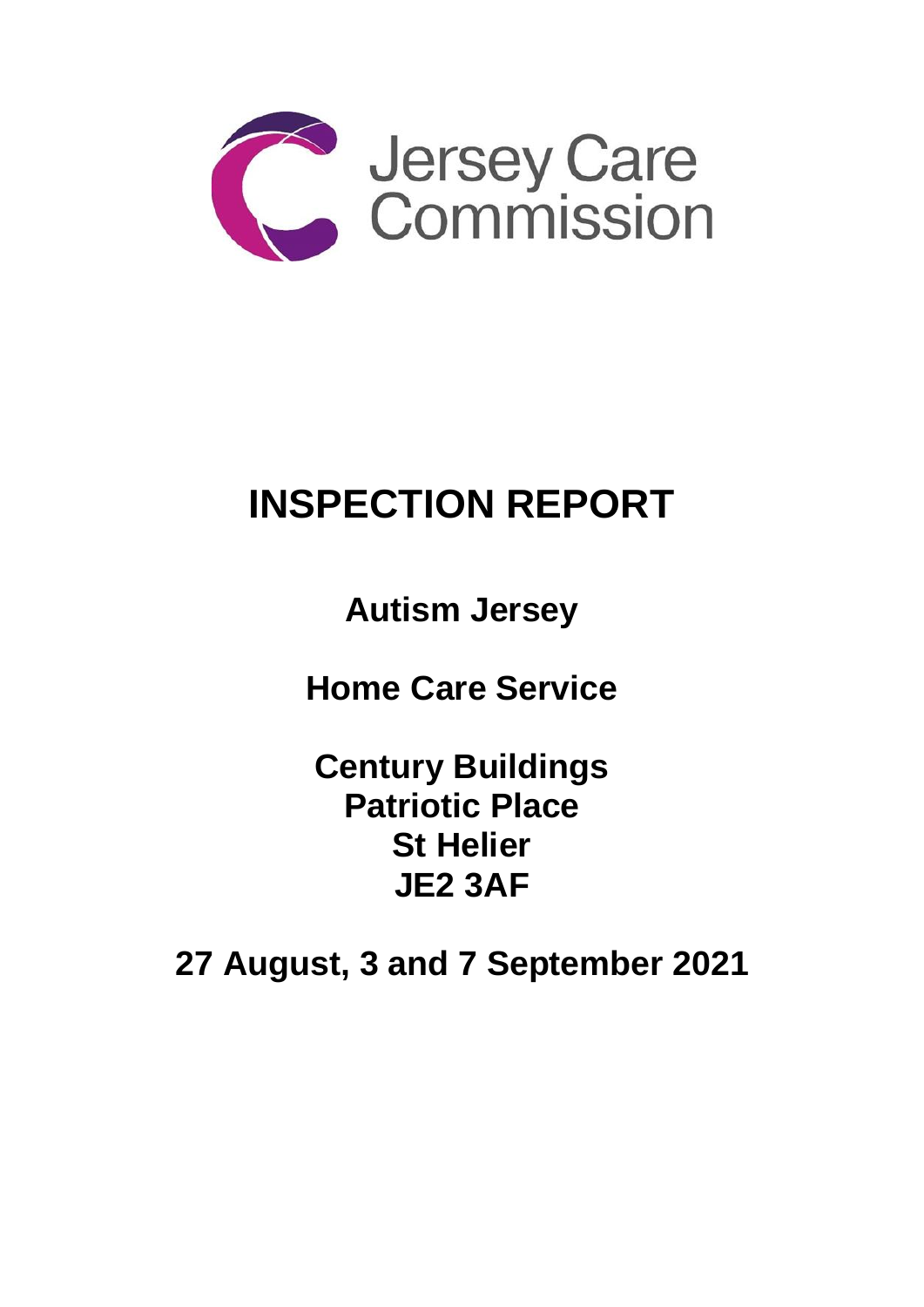## **THE JERSEY CARE COMMISSION**

Under the Regulation of Care (Jersey) Law 2014, all providers of care homes, home care and adult day care services must be registered with the Jersey Care Commission ('the Commission').

This inspection was carried out in accordance with Regulation 32 of the Regulation of Care (Standards and Requirements) (Jersey) Regulations 2018 to monitor compliance with the Law and Regulations, to review and evaluate the effectiveness of the regulated activity and to encourage improvement.

## **ABOUT THE SERVICE**

This is a report of the inspection of Autism Jersey. The service's offices are situated in central St Helier. The service became registered with the Commission on 5 May 2020. The aim of this service is "enabling people on the autism spectrum to achieve their potential by advocating for an inclusive community and providing personalised services to the individual, families and carers."

| <b>Regulated Activity</b>         | Home care service                                                                                                                                                                                                                                                                                                       |
|-----------------------------------|-------------------------------------------------------------------------------------------------------------------------------------------------------------------------------------------------------------------------------------------------------------------------------------------------------------------------|
| <b>Conditions of Registration</b> | <b>Mandatory</b>                                                                                                                                                                                                                                                                                                        |
|                                   | Type of care: Personal care, personal support<br>Category of care: Autism; learning disability                                                                                                                                                                                                                          |
|                                   | Maximum number of personal care or personal<br>support hours to be provided per week: up to<br>2,250 hours                                                                                                                                                                                                              |
|                                   | Age range of care receivers: 4 to 18 (children);<br>18 and above (Adults)                                                                                                                                                                                                                                               |
|                                   | <b>Discretionary</b>                                                                                                                                                                                                                                                                                                    |
|                                   | As the Registered Manager, Lionel Gomes must<br>either provide formal confirmation from an<br>appropriate educational source that their<br>academic qualifications have equivalence to QCF<br>Level 5 Diploma in Leadership in Health and<br>Social Care Module or obtain this specific<br>qualification by 6 May 2023. |
| Dates and times of Inspection     | 27 August 2021 - 9 am - 11.45am<br>3 September 2021 - 2pm - 4.30pm<br>7 September 2021 - 10am - 12 noon                                                                                                                                                                                                                 |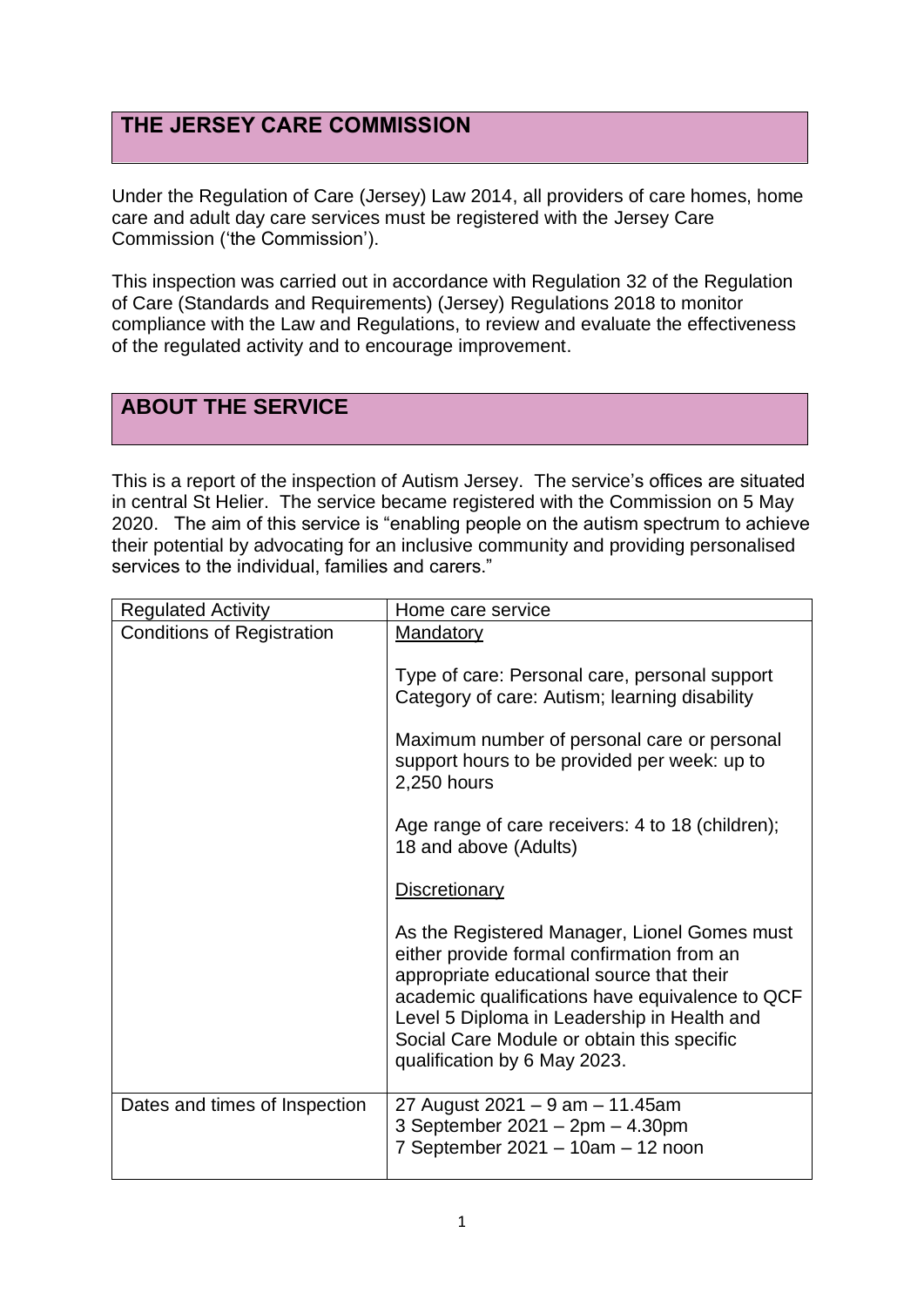| Type of Inspection                                          | Announced |
|-------------------------------------------------------------|-----------|
| Number of areas for<br>improvement                          | Four      |
| Number of care receivers<br>using the service on the day of | 35        |
| the inspection                                              |           |

The Home Care Service is operated by Autism Jersey and the Registered Manager is Lionel Gomes.

The discretionary condition on the service's registration was discussed with the Registered Manager who confirmed that this will be achieved by the specified date.

An updated copy of the Statement of Purpose was submitted during the inspection and this reflects the services registered.

### **SUMMARY OF INSPECTION FINDINGS**

The following is a summary of what we found during this inspection. Further information about our findings is contained in the main body of this report.

There has been some advance to the monthly reporting arrangements, but this remains an area for improvement as it currently does not support the organisation to demonstrate compliance with Standards for home care.

The service follows good recruitment practices. Staff are offered regular supervision and feel well supported by line management and by an on-call system. The recruitment of appropriate staff presents its challenges, but this is not specific to this service and is a current issue across the care sector. All staff receive both mandatory training and training specific to the needs of this group of care receivers. This is an area of good practice.

All staff reported that they shadow experienced staff and that care receivers are always introduced to new staff. Relatives confirmed that this was the case and that, in general, they feel that their loved ones are provided with a good service which meets the needs of the individual care receiver.

Relatives of care receivers reported that there was good communication with the staff team. Care plans are person-centred and demonstrated goals and plans for the care receiver. Staff reported being involved in de-briefs and significant changes in the care plan, with the care receiver being supported to attend meetings relevant to them. The move to a new system for care planning has created a deficit in that previous care plans are over-written and there is no evidence of reviews. This is an area for improvement.

There were some conflicting reports about the communication with other agencies, with some reporting good communication and others indicating that there could be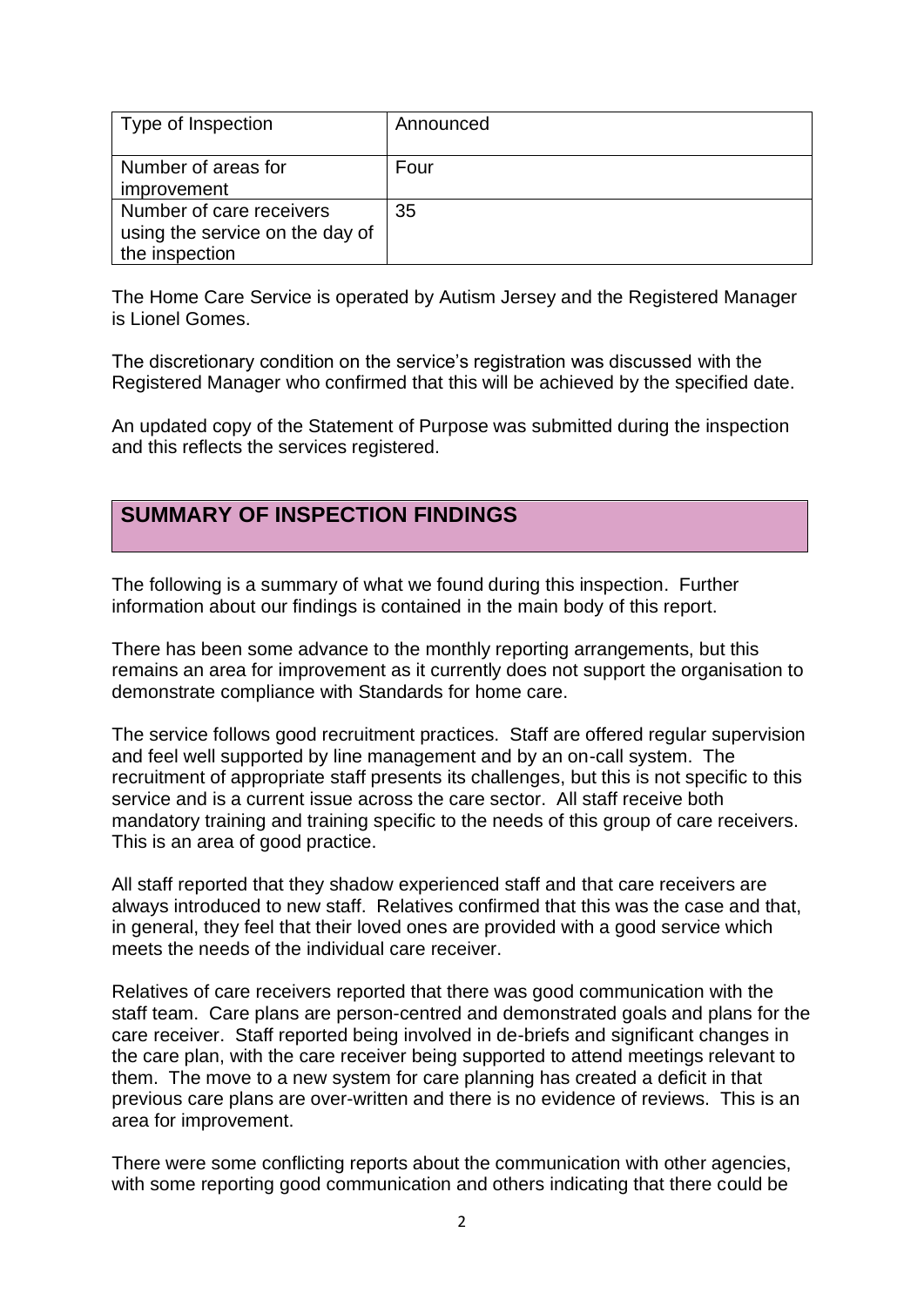improvement. Overall, relatives reported good communication with the organisation and spoke highly of the care staff.

It is positive to note that staff are supported with a de-brief following an incident, with the aim of learning and preventing future issues. However, notifications have not always been made to the Commission where a care receiver has suffered harm or needed medical treatment, and this is an area for improvement.

## **INSPECTION PROCESS**

This inspection was announced, with one day's notice, and was completed on 27 August, 3 and 7 September 2021.

The Home Care Standards were referenced throughout the inspection.<sup>1</sup>

This inspection focussed on the following lines of enquiry:

- **Staff recruitment, training and development**
- **Approaches to care and welfare of care receivers**
- **Staff competence relating to categories of care provided**
- **Management of services**
- **The service will be reviewed regularly**

Prior to our inspection visit, all of the information held by the Commission about this service was reviewed, including the previous inspection report.

The Regulation Officer requested details of people who use the service and their relatives. The Regulation Officer contacted five relatives of care receivers by email or telephone and three provided feedback. Three professionals spoke directly with the Regulation Officer and six members of staff employed by the service also provided feedback by telephone or email.

During the inspection, records including policies, care records, incidents, staff files, quality monitoring reports and complaints were examined.

At the conclusion of the inspection, the Regulation Officer provided feedback to the Registered Manager and provider.

This report sets out our findings and includes areas of good practice identified during the inspection. Where areas for improvement have been identified, these are described in the report and an action plan is attached at the end of the report.

<sup>1</sup> The Home Care Standards and all other Care Standards can be accessed on the Commission's website at [https://carecommission.je/Standards/](https://carecommission.je/standards/)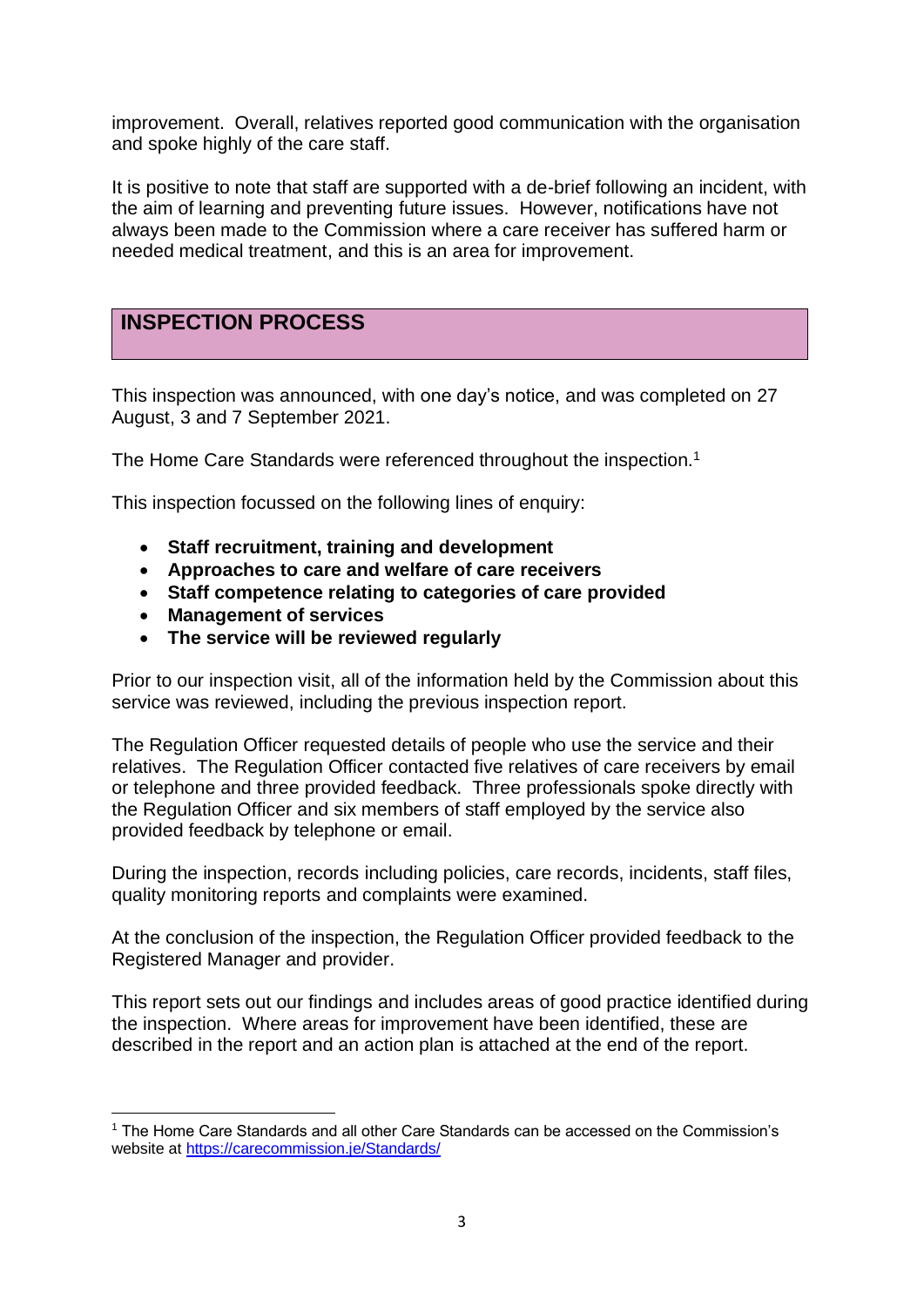## **INSPECTION FINDINGS**

At the last inspection, one area for improvement was identified and an improvement plan was submitted to the Commission by the registered provider setting out how this area would be addressed.

The improvement plan was discussed during this inspection and insufficient progress has been made in this area. The current monthly reporting system does not evaluate the performance of the service against its Statement of Purpose and the Regulations and Standards. The system is not robust and does not demonstrate continuous improvement within the service. Following discussion with the Registered Manager and provider, this remains an area for improvement.

#### **Staff recruitment, training and development**

Reference was made to Standard 3 of the Home Care Standards which states: "You will be cared for and helped by the right people with the right values, attitudes, understanding and training."

The service currently employs 70 care staff with 12 new staff recruited since the last inspection. The Registered Manager is supported by five team leaders/support coordinators.

Feedback from relatives was overall very positive about the staff, with one stating "*they really try hard*" and another stating that "*they are very good*". One relative gave an example of the flexibility of staff in changing the rota where this is needed for support and that they had provided additional care recently for a house move. However, two relatives both stated that a shortage of staff has an impact on the quality or consistency of care given, although they both acknowledged that this is an issue across the care sector currently.

A sample of staff files was reviewed which found that safe recruitment practices are in place as described in the Standards. This was evidenced by all necessary preemployment documents to include enhanced criminal records checks, references and right to employment obtained before staff started work.

All staff complete an induction programme in the first two weeks of employment, which consists of a blend of meetings with line managers, working through a handbook which includes the policies and all mandatory training. The new member of staff is then signed off as competent by a team leader before being expected to be responsible for a care receiver. The number of shadowing sessions depends on the experience of the staff member and the complexity of needs of the care receiver. All staff confirmed that they had completed a period of shadowing a care receiver as part of their induction and one reported that this had enabled them to learn from more experienced staff.

Staff receive supervision on a quarterly basis. For staff who are working with the most complex care receivers, supervision is held on a bi-monthly basis. The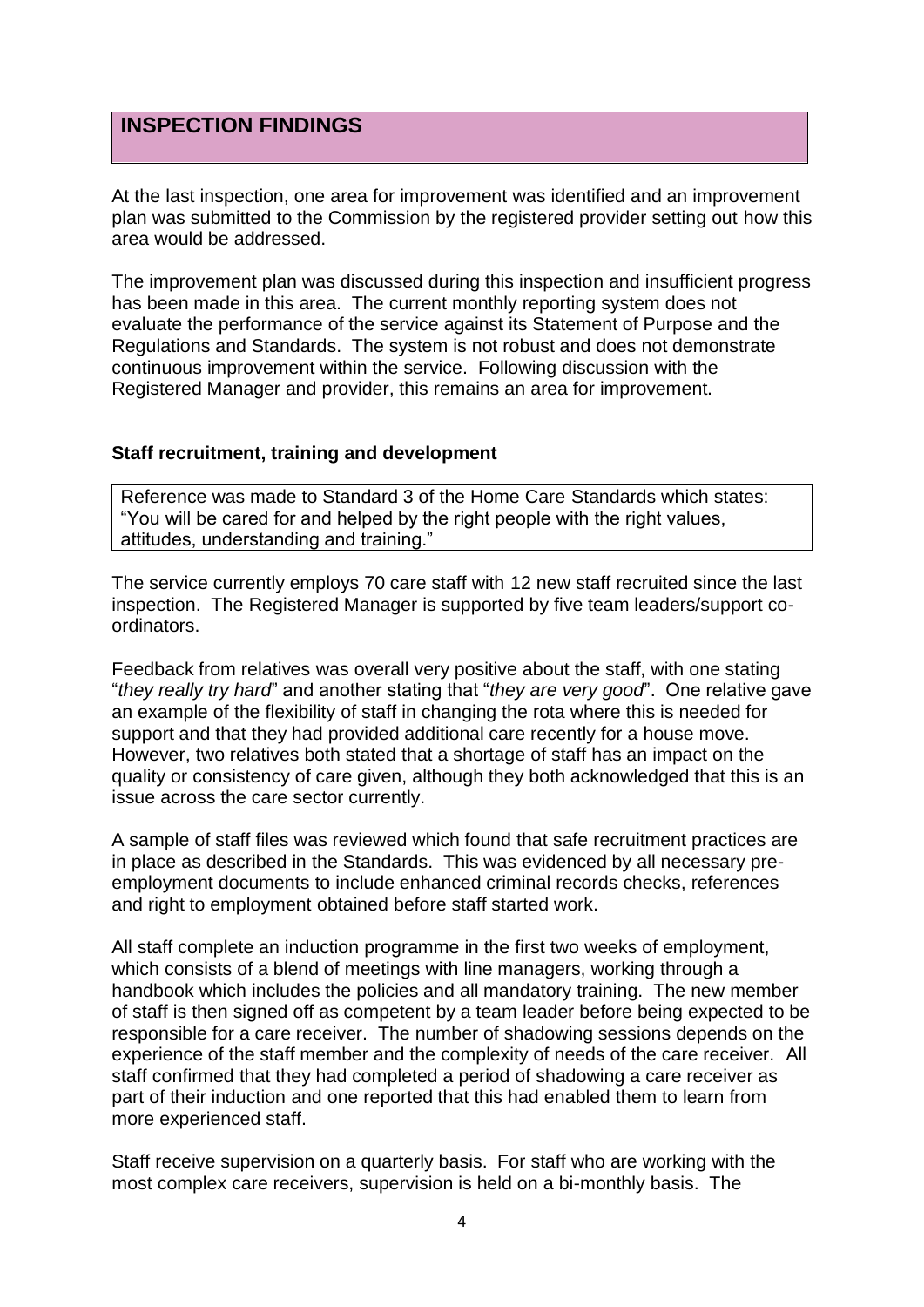supervision template was reviewed and includes what's gone well, challenges, staff well-being, training, and discussion regarding the current team. All staff reported that they receive regular supervision, and that informal support is available when requested. One member of staff reported an "*open environment*" where they felt confident to raise issues and that they would be listened to.

Care staff reported that they feel well supported. One member of staff reported that "*they (Autism Jersey) are very good at offering more training should you need it*." Their feedback also confirmed that there is a system to ensure that mandatory training in all areas is kept up to date.

Staff consulted were committed to providing a person-centred service. They were aware of when to escalate issues or concerns to their line manager.

The management team have three staff members who have a QCF Level 5 in Leadership in Health and Social Care (or equivalent), and two who are working towards this, including the Registered Manager. Of the team leaders and support workers, three have a Level 3 qualification in Health and Social Care and twelve have a Level 2. There is evidence that the organisation promotes development of staff, with three staff members working towards a Level 3 and eleven working towards a Level 2 qualification.

Care staff all reported that development opportunities are available and that they are encouraged to take relevant qualifications. There was evidence that qualifications and training are also offered to those staff who work on zero hours contracts.

All staff are trained in medicines management and competencies are signed off every six months. If there are any medication errors, a de-brief session is undertaken with the member of staff to highlight any areas for learning. The Regulation Officer reviewed the medications policy which included regular medications audits for those care receivers who have several medications.

#### **Approaches to care and welfare of care receivers**

Reference was made to Standard 5 of the Home Care Standards which states: "You will be supported to make your own decisions and you will receive care and support which respects your lifestyle, wishes and preferences."

The Registered Manager confirmed that all current services are provided as a result of a referral from Government of Jersey Health and Community Services. While the service does accept private referrals, it will usually be suggested that an assessment is first completed by social care staff in order to ensure that the correct level of service is provided.

Once an assessment is completed, Autism Jersey is informed of the needs, number of hours required and goals and objectives for the care receiver. The assessment gives an outline of what is needed for the care receiver and Autism Jersey then works with the care receiver, parents/relatives, and other professionals to build a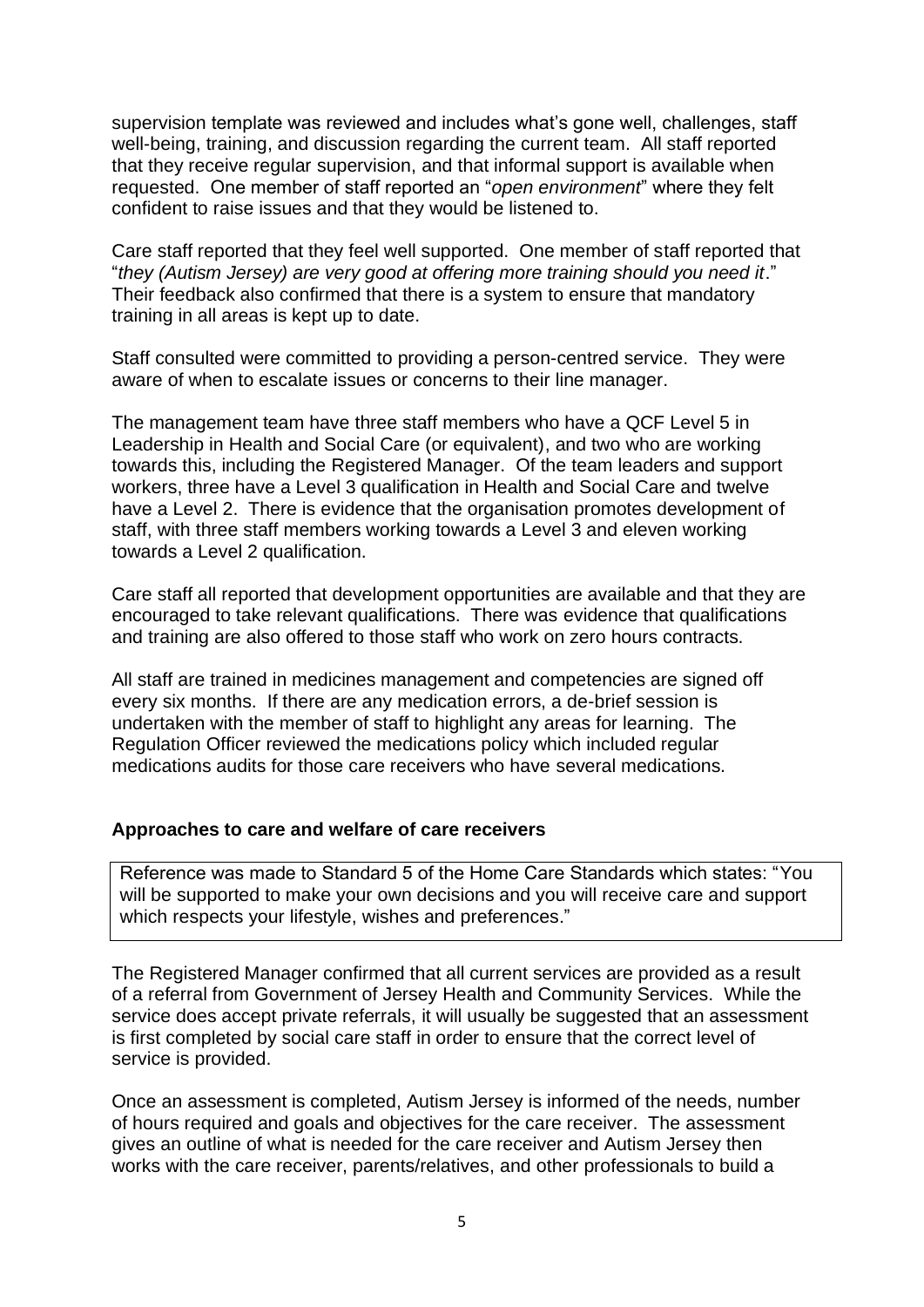more person-centred plan. Where a significant number of weekly hours of care are requested, this may require a specific recruitment drive. Autism Jersey works with the care receiver and the family to manage expectations in terms of when the support will be able to start. There are currently two adults and four children on a waiting list.

The Registered Manager described how one care receiver is involved in the interview process for their staff team and this enables them to explore if the candidate has the same interests as them. This is an example of good practice.

The Regulation Officer reviewed four care plans. There was evidence that each care plan is person-centred, and outcome focussed. For those care receivers whose needs are more complex, there are specific plans and evidence of positive behaviour support advice and guidance. The team co-ordinator for one care receiver had recently gained an internal promotion but there was evidence of a planned transition to introduce the care receiver to the new team co-ordinator.

Care planning has moved to a new "cloud based" system. The Registered Manager described how all staff working with the care receiver are involved in reviews of the care plan and the care receiver joins either for all or part of the meeting. One member of staff confirmed that they are involved where there are issues to be resolved. This is evidence of good practice.

Currently, it is not possible to see previous care plans as these are over-written once a plan is updated. Therefore, the Registered Manager was unable to demonstrate regular reviews and progress within care plans. While the Regulation Officer was satisfied with the content of the care plans, the inability to update and maintain all care plans is an area for improvement.

One member of staff described how a care receiver uses actions and symbols to choose activities. They reported that although the care receiver is non-verbal, the knowledge of the preferences and abilities of the care receiver ensures that the care is person-centred. The Regulation Officer reviewed a care plan where it was evident that the care receiver had been supported to gain more independence in their own home. In each care plan, details which make a difference to the quality of care given are easily accessible.

A social care professional stated that the service "*tries its best to have a consistent staff team and despite difficulties in recruitment, they try to find the right people*." The professional stated that in their opinion, Autism Jersey "*do really well*" in managing the complexities of the service. They described a client group which are often both independent and have complex needs. In their opinion, the staff team have both the skills and resilience needed to work with this group of care receivers.

A professional reported that Autism Jersey have supported "*at least one young person to transition from specialist 1:1 support to group sessions with peers through proactive support with the individual*." Feedback provided from another professional indicated that there had been some difficulties in setting up an activity club for children jointly with Autism Jersey, but this did not seem to be specific to the organisation of this service. There was evidence in this feedback of positive multi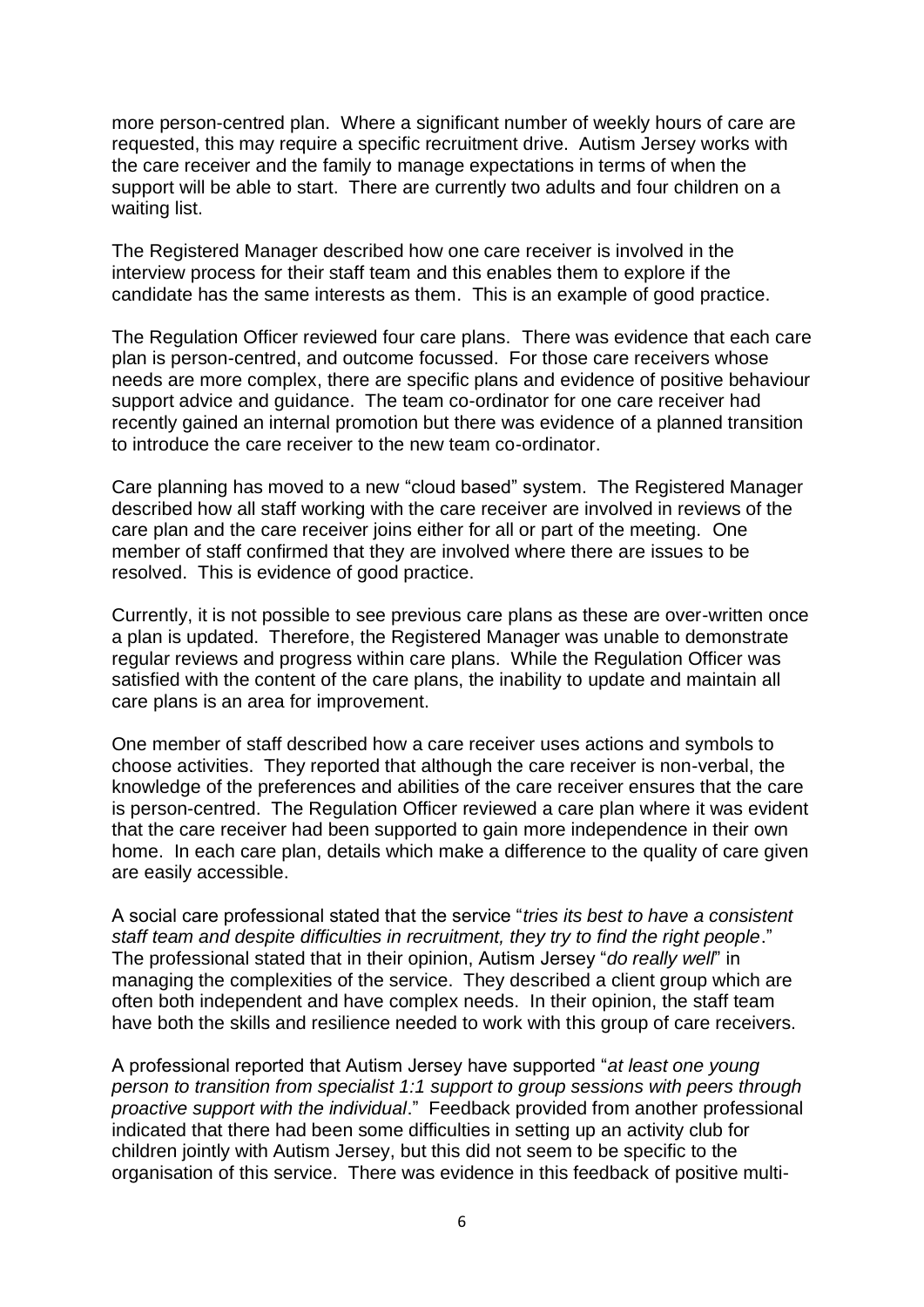disciplinary work with agencies such as Education and Youth Service and services will work together once feedback has been received from parents/carers.

One professional stated that "*leadership (of Autism Jersey) needs to be communicating more with other organisations. Leadership needs to be visible and lead by example*." The feedback from this professional indicated that communication and relationships with some agencies is an area for development.

Relatives were all positive about the care provided. They confirmed that staff are always introduced to their relative prior to working with them and that, as far as possible, there are consistent staff teams. One relative reported that "*the staff all seem very dedicated and some work very hard to understand (the relative) and their needs."*

The Registered Manager described a situation where staff had been affected by a personal situation for a care receiver. The care receiver was supported to report a safeguarding concern and staff were provided with support due to the nature of the concern.

#### **Staff competence relating to categories of care provided**

Reference was made to Standard 6 of the Home Care Standards which states: "Your care will be provided with consistency by competent care and support workers who have the necessary training and qualifications to meet your needs."

The service is registered to provide personal care and personal support to care receivers who have autism or a learning disability. The service provides support to both children and adults. Those staff who support children have the required criminal records checks and receive training appropriate to this age group.

All staff attend Autism Awareness/SPELL training and courses in Positive Behaviour Support. The Positive Behaviour Support training has been difficult to access during the period of the pandemic, but the service has been creative in providing parts of this course online and practising skills within each staff group. The Registered Manager is currently working towards a Level 5 qualification in Positive Behaviour Support which will enable Autism Jersey to provide their own internal courses. This is a positive development for this organisation.

Where there are positive behaviour support plans in place, the level of intervention agreed is specific to each care receiver. If intervention is needed as a result of challenging behaviours, there is evidence of a staff debrief and, where possible, learning is taken from the incident.

Care staff told the Regulation Officer that they were aware of the limitations associated with their role and would seek support from their line manager or on call service when necessary. All staff are introduced to and shadow experienced staff before taking on responsibility for the provision of care.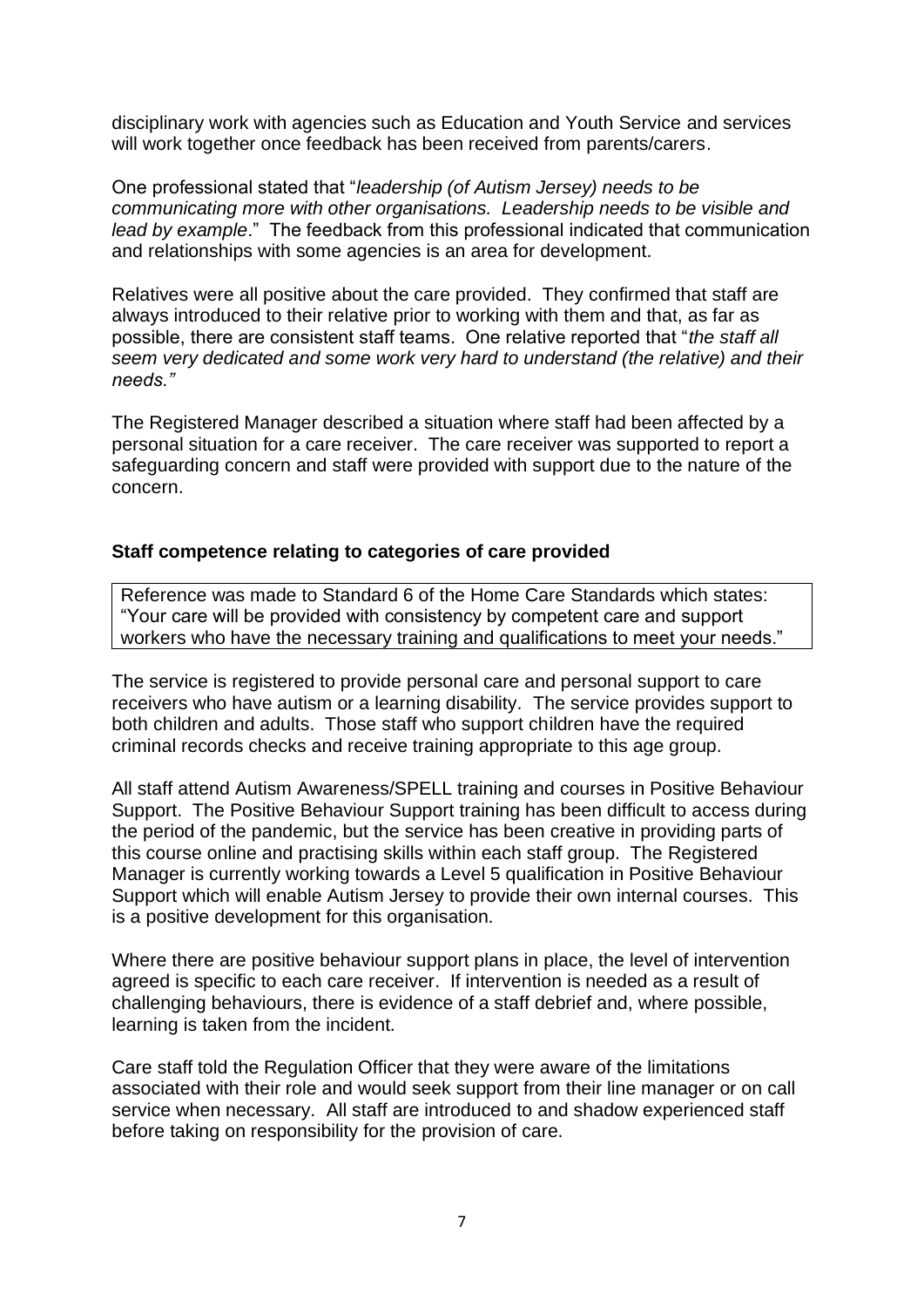Where possible, care receivers are supported to manage their own medication. If medication support is needed, all staff have been trained in medications management. Where "as and when" (PRN) medication is prescribed, there is a plan on file with specific indicators given by the GP to highlight when this can be given. There is a policy in place to ensure that whenever this medication is administered, the on-call senior staff are informed. The Registered Manager stated that competencies for administering medication are reviewed every six months.

One member of care staff gave an example that their skills as a chef had been used in a positive way to support a care receiver who wanted to improve the type and variety of recipes that they are able to cook themselves.

A member of staff and a relative described how care receivers were supported to find and remain in work or work schemes. The preferences and support needed for each care receiver were considered.

#### **Management of services**

Reference was made to Standard 8 of the Home Care Standards which states: "The home care service will be well managed."

The Registered Manager reported that the provision of adult services has increased in the last year. In order to develop this service and maintain quality of care, a new Service Manager role has been created and it is expected that this will be filled through the internal development of staff. The management structure reflects the size of the home care service and the complexity of care provided. The Registered Manager reported that all care plans and risk assessments are counter-signed by a second member of staff. Staff reported that they understood the limits of their role and the process for seeking support from a senior member of staff or the on-call service.

There is evidence of good collaborative working with health and social care staff and with the Positive Behaviour Support team. By building positive relationships with this team, the Registered Manager has been offered a place on the Level 5 Positive Behaviour Support course which will support care receivers with a more immediate response rather than awaiting input from a team outside of the service.

Autism Jersey attends meetings with the management team of the Child Development Centre and participates in the parent/carers' forum. There was evidence of good multi-disciplinary working with a variety of healthcare agencies such as the Speech and Language Service, Occupational Therapy and the Learning Disability Team. Autism Jersey has Service Level Agreements in place to access all necessary services for the support of care receivers.

In July 2021, a referral was made to the adult safeguarding team following an incident at the home of a care receiver. This incident should also have been notified to the Commission. At the time of this incident, the Registered Manager was away from the office and there was no process in place for other members of the management team to ensure that notifications are made. Additionally, it was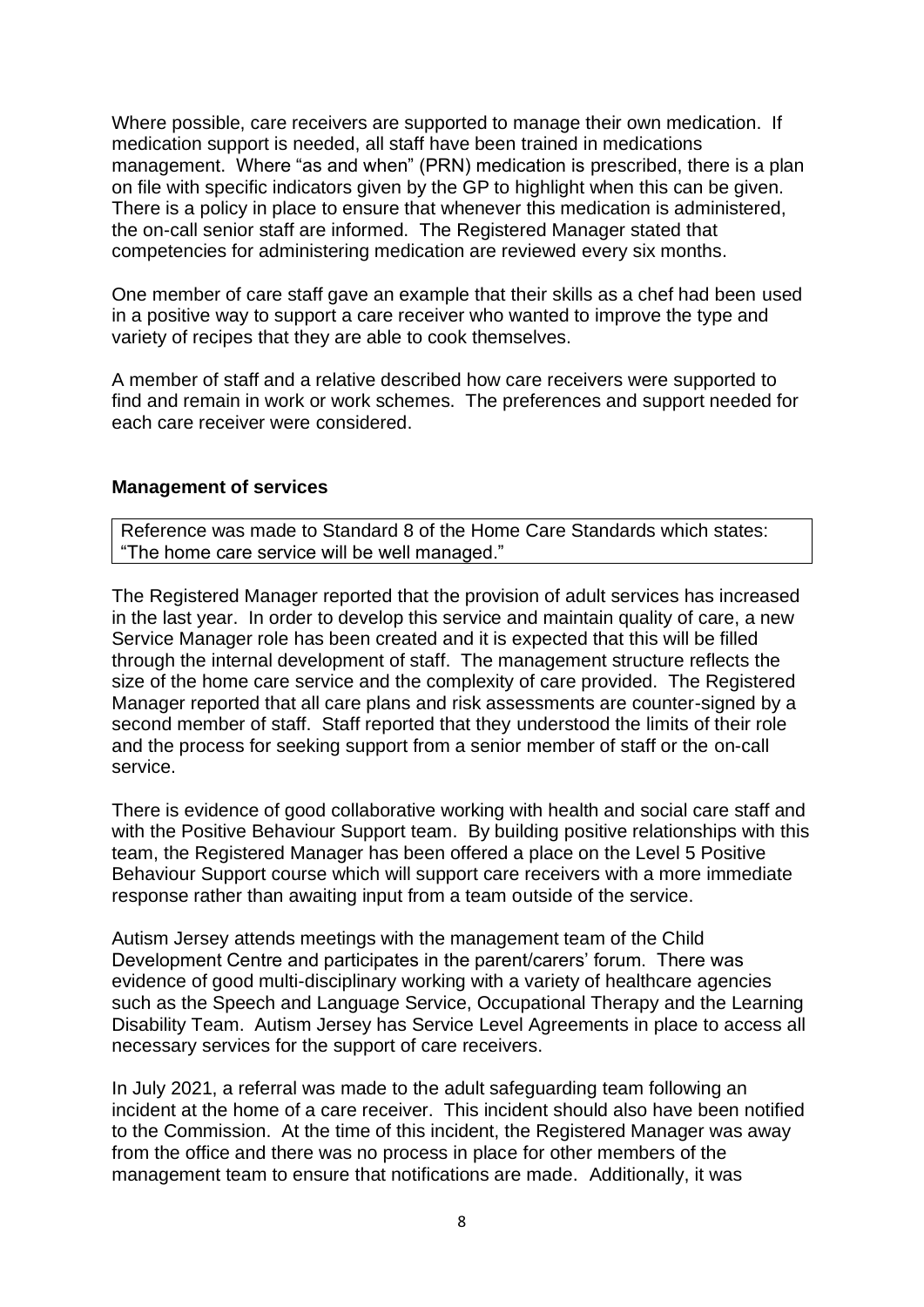identified that a notification regarding a Significant Restriction on Liberty (SRoL) authorisation had not been made to the Commission. The Registered Manager recognised that a process needs to be put in place to ensure notifications are appropriately made to the Commission and this is an area for improvement.

The Registered Manager stressed the importance of managing public expectations of the service. In order to ensure that the right staff, with the right values and training are in place when a new care receiver package is accepted, there is a small waiting list. Currently this stands at three children and two adults. Advertisements are then placed for staff when the requirements of each care receiver are known.

The service has a central office in St Helier, with space for training and meeting rooms. Staff records are securely stored, and emails are appropriately password protected when sent outside of the organisation.

During the period of the pandemic, guidance was sought from the Infection Prevention and Control team regarding the measures to be put in place to protect both staff and care receivers. For each care receiver there is a risk assessment, and the Registered Manager had a contingency plan based on the level of need of each care receiver and of how this would be managed if staffing levels were compromised.

One member of the Board is the representative for safeguarding issues. This Board member has received appropriate training and receives relevant information where there are safeguarding concerns. This ensures that the Board is aware of incidents, but that full disclosure is not given to all Board members.

The Registered Manager accepted that the complaints policy needs to be updated and to be more accessible. Currently, the policy states that complaints need to be made "in writing" and "within three months" of any incident. Given the client group, this needs to be more flexible and there should be Easy Read versions of the complaints policy, to include an escalation to the Commission, which is available to care receivers and relatives both in paper version and on the service website. This is an area for improvement.

#### **The service will be reviewed regularly**

Reference was made to Standard 9 of the Home Care Standards which states: "The care service will be checked and reviewed regularly to sort out any issues and make things better for you and others."

It is positive to note that there are systems in place to monitor training, recruitment, and quality of care across the service. A sample of the monthly quality reports was examined. There has been some improvement in this area. However, these do not yet set out an evaluation of the performance of the service against its Statement of Purpose and the Regulations and Standards. This would enable continuous improvement within the service to be evidenced.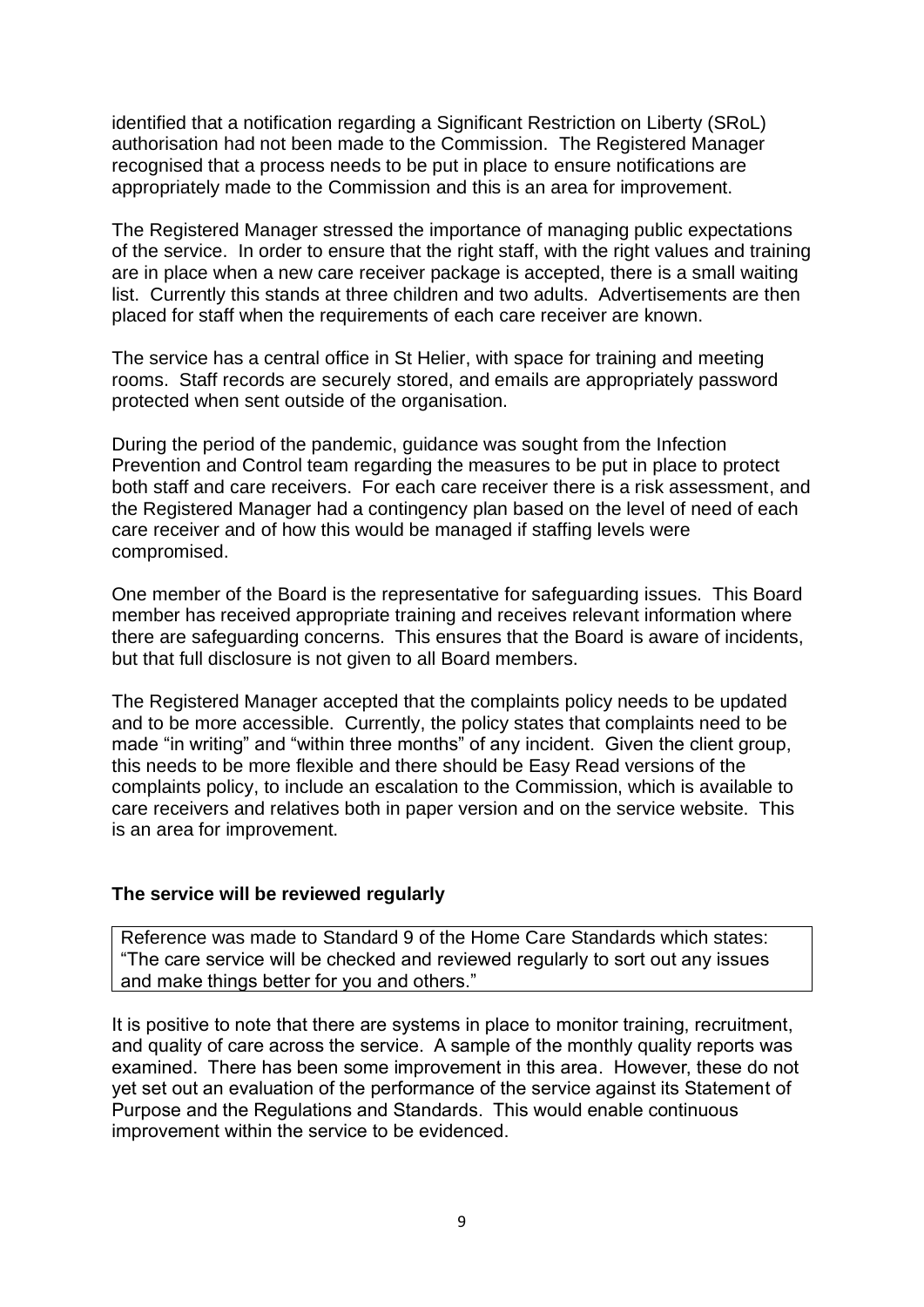There are procedures in place to identify and review adverse incidents. The culture in this organisation is of learning and identifying ways to prevent a repeat incident. The Regulation Officer reviewed staff files where discussions regarding incidents were recorded and supported the member of staff to identify what could have been done differently and any areas of training arising from an incident. This is an area of good practice.

The Registered Manager reported that there are independent processes in place to obtain feedback from care receivers and relatives and this was an example of good practice.

A social care professional reported that the Registered Manager is open to feedback and is reflective when issues are raised. This creates a positive working environment and is for the benefit of care receivers. However, a professional from a different agency, reported some difficulties in the communication between themselves and Autism Jersey. It was suggested that further discussion between these two agencies may be helpful in improving communication.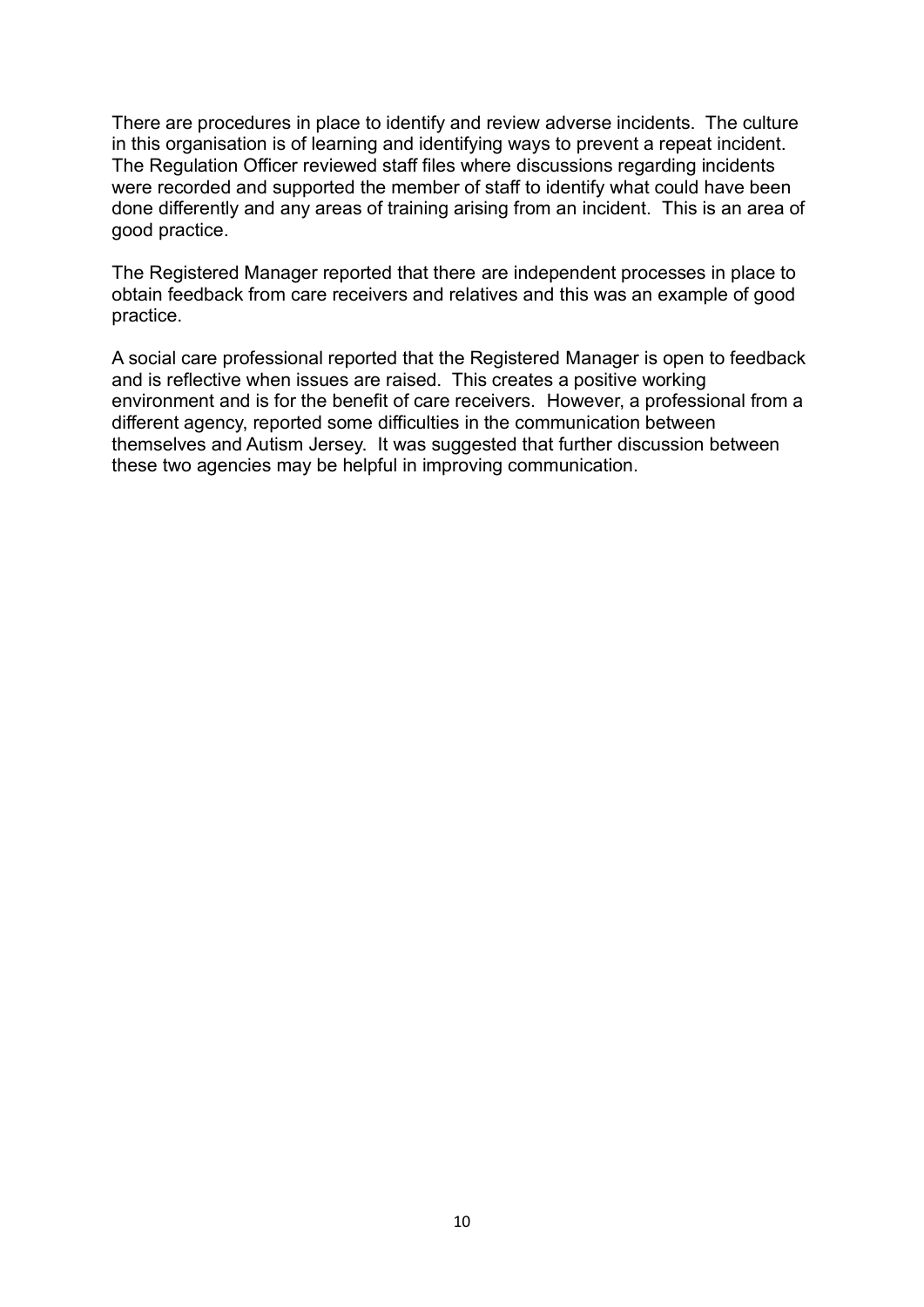## **IMPROVEMENT PLAN**

There were four areas for improvement identified during this inspection. The table below is the registered provider's response to the inspection findings.

| Area for Improvement 1<br><b>Ref: Standard 9</b> | The provider must improve the current arrangements<br>to report monthly on the quality of care provided                                                                                                                                                                                                  |
|--------------------------------------------------|----------------------------------------------------------------------------------------------------------------------------------------------------------------------------------------------------------------------------------------------------------------------------------------------------------|
| To be completed by:<br>Immediate                 | Response by registered provider:<br>The Senior Management Team will now complete the<br>whole reporting form on a monthly basis. This will<br>also include reviewing a specific Standard each<br>month. First meeting is planned for Monday 8 <sup>th</sup><br>November 2021 to review October activity. |

| Area for Improvement 2<br><b>Ref:</b> Regulation 21 | To put in place suitable measures to ensure that<br>notifications of accidents, incidents and other<br>significant events are reported to the Commission in<br>a timely manner and in accordance with the |
|-----------------------------------------------------|-----------------------------------------------------------------------------------------------------------------------------------------------------------------------------------------------------------|
| To be completed by:<br>Immediate                    | Regulations and Standards.                                                                                                                                                                                |
|                                                     | Response by registered provider:                                                                                                                                                                          |
|                                                     | Procedures are now in place to ensure that the<br>Operational Management Team are aware of<br>necessary notifications are that these are submitted<br>in the absence of the Registered Manager            |

| Area for Improvement 3                   | To improve the care planning online system to be<br>able to evidence that there are regular reviews.                                                                                                                                                                                                                                                                                                                                 |
|------------------------------------------|--------------------------------------------------------------------------------------------------------------------------------------------------------------------------------------------------------------------------------------------------------------------------------------------------------------------------------------------------------------------------------------------------------------------------------------|
| <b>Ref:</b> Regulation 9<br>Standard 2.3 |                                                                                                                                                                                                                                                                                                                                                                                                                                      |
|                                          | <b>Response by registered provider:</b>                                                                                                                                                                                                                                                                                                                                                                                              |
| To be completed by:<br>1 November 2021   | Where available, historic care plans have been<br>manually restored to evidence that reviews have<br>taken place and this will continue to be done<br>manually. It is recognised that evidence of changes<br>are useful as a reflective tool when reviewing<br>progress. The Senior Management Team &<br>Operational Management Team are looking to<br>upgrade the current IT data system to capture these<br>changes automatically. |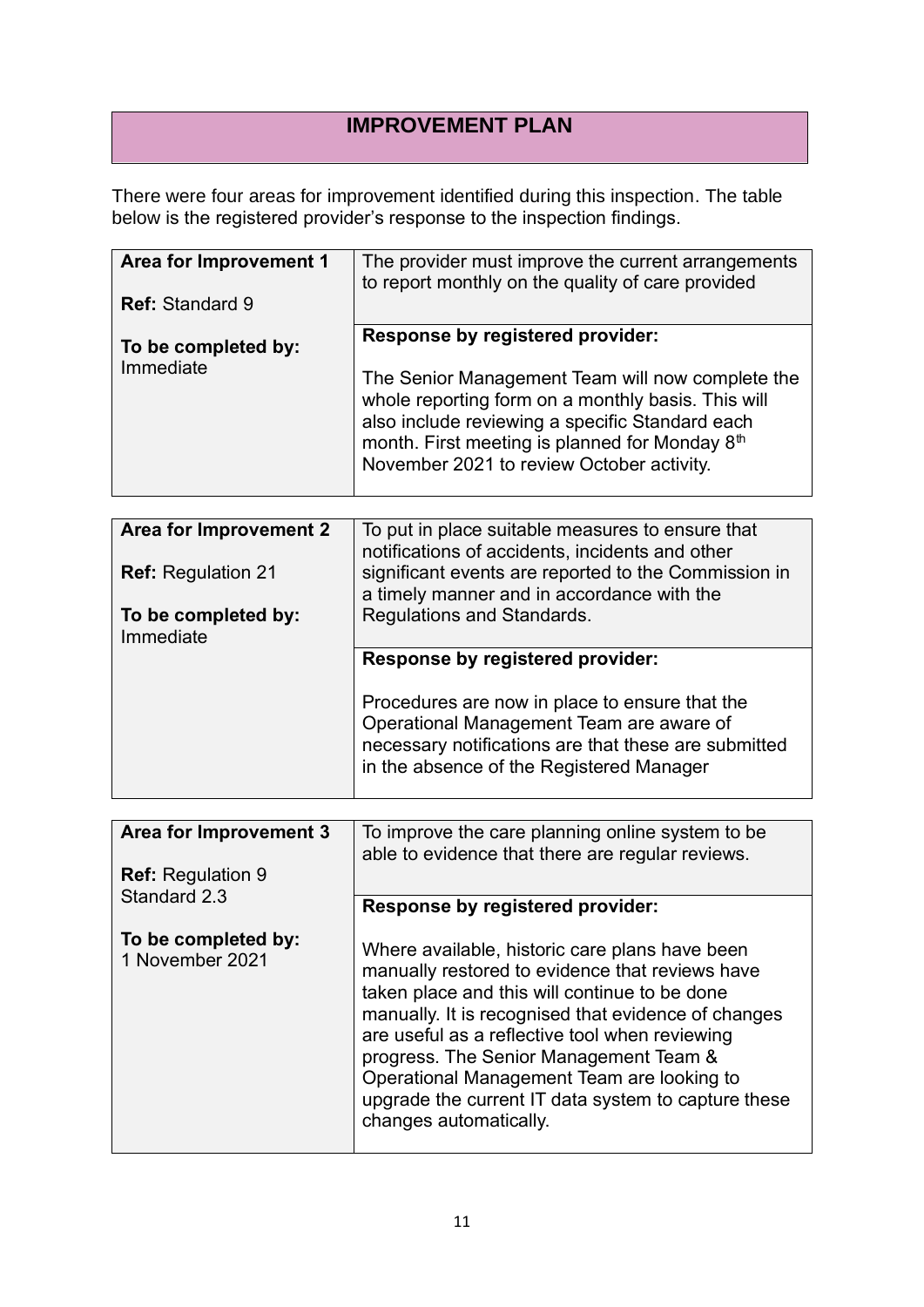| Area for Improvement 4                 | To improve the complaints policy to ensure that it is<br>available to all care receivers and their relatives in a |
|----------------------------------------|-------------------------------------------------------------------------------------------------------------------|
| <b>Ref: Standard 7.2</b>               | format appropriate to them. The means of raising<br>issues and complaints will be easily available and            |
| To be completed by:<br>1 November 2021 | accessible.                                                                                                       |
|                                        | Response by registered provider:                                                                                  |
|                                        | Due for review in Senior Management Team meeting<br>on 10th November 2021                                         |